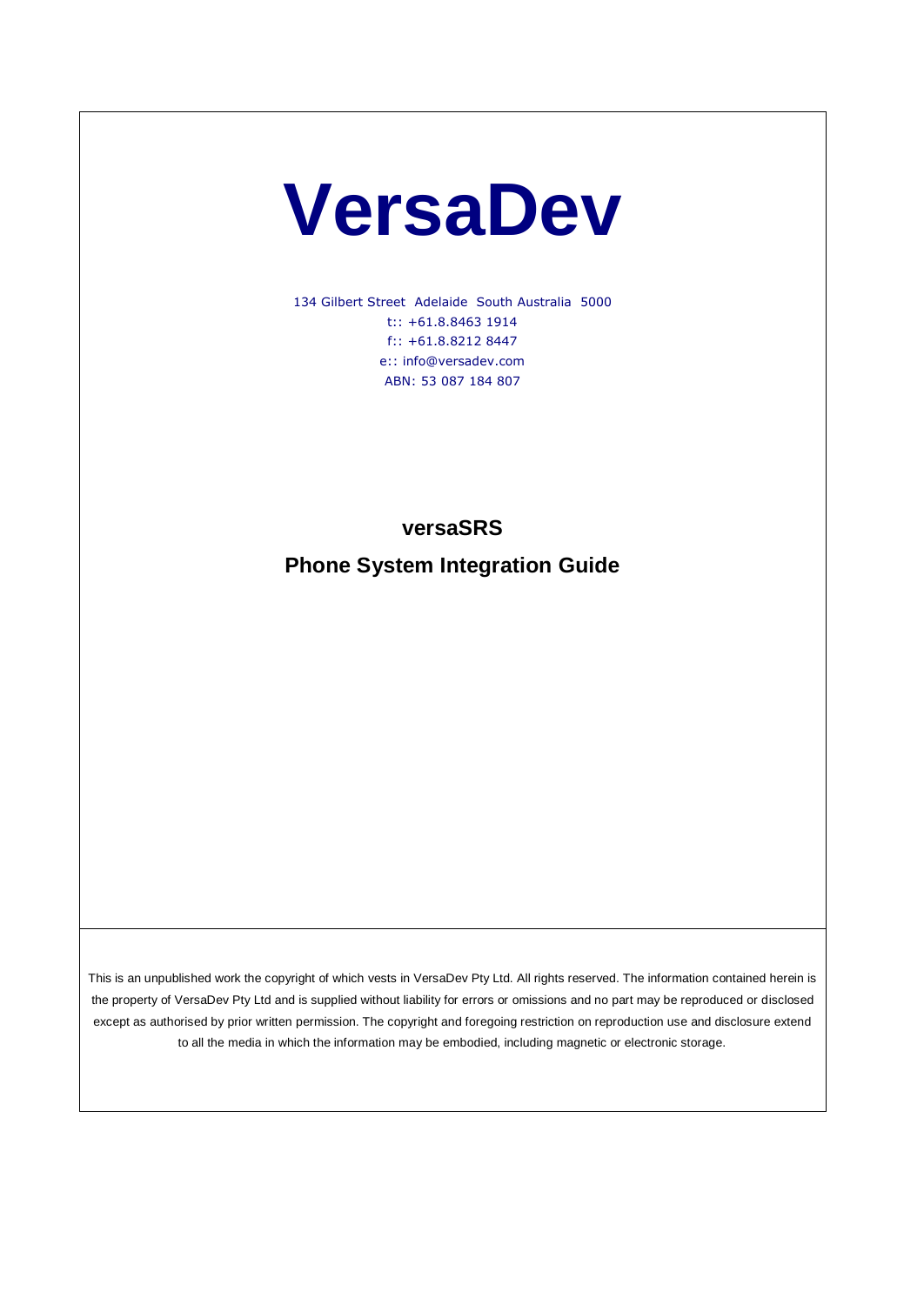## **Document Control Information**

It is the reader's responsibility to ensure that they have the latest version of this document. Questions should be directed to the author(s) of this document.

| Revision | Date       | Revised By     | Description            |
|----------|------------|----------------|------------------------|
| 1.0      | 28/04/2009 |                | Initial Issue          |
| 2.0      | 19/05/2009 | Warren Bullock | Additional information |
|          |            |                |                        |
|          |            |                |                        |
|          |            |                |                        |
|          |            |                |                        |
|          |            |                |                        |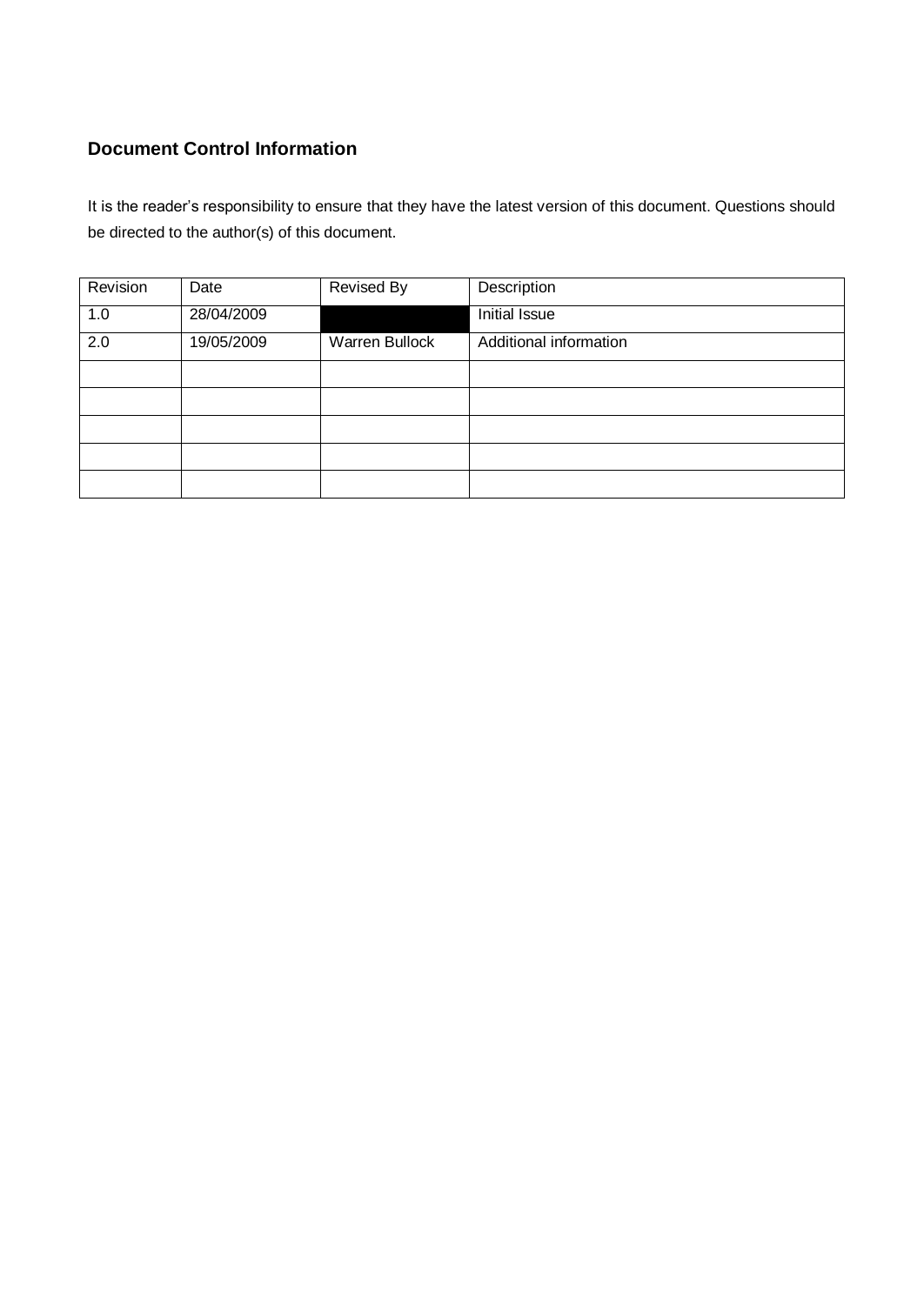# **Document Sign Off**

| Prepared, Review and Approved by |                       |                | Signature | Date (dd/mm/yyyy) |
|----------------------------------|-----------------------|----------------|-----------|-------------------|
| Prepared By                      | <b>Chief Software</b> | Warren Bullock |           |                   |
|                                  | Architect             |                |           |                   |
| Reviewed By                      |                       |                |           |                   |
| Approved By                      |                       |                |           |                   |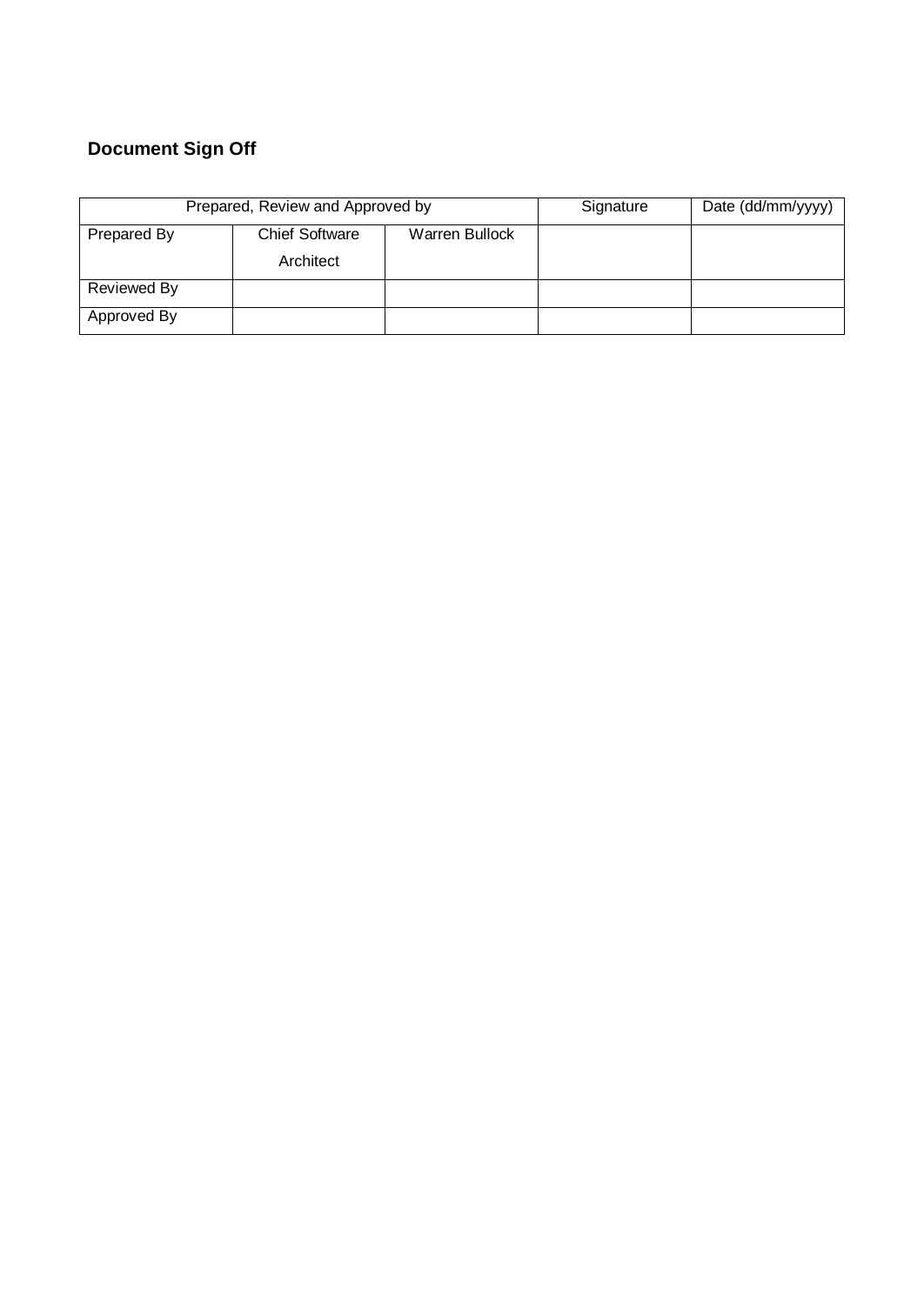## **Table of Contents**

| $2^{\circ}$ |                          |                                                                                    |  |
|-------------|--------------------------|------------------------------------------------------------------------------------|--|
| 3           |                          | VERSASRS ENHANCEMENTS TO SUPPORT PHONE SYSTEM INTEGRATION  5                       |  |
|             | 3.1<br>3.2<br>3.3<br>3.4 | REQUEST TO OPEN AN EXISTING CALL WHERE THE OPERATOR IS NOT A MEMBER OF THE QUEUE10 |  |
|             | $\overline{4}$           |                                                                                    |  |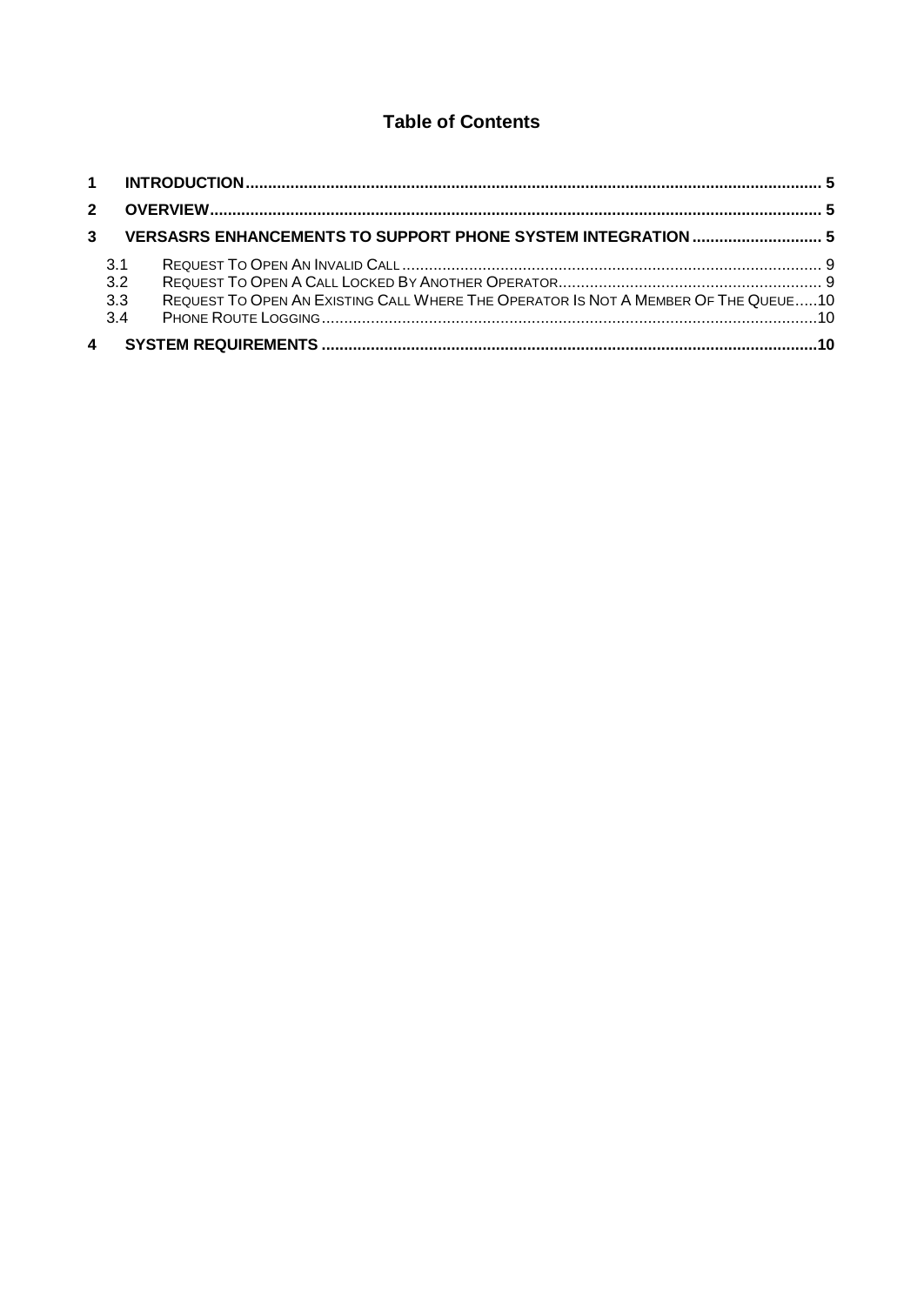# <span id="page-4-0"></span>**1 Introduction**

This document outlines the enhancements that have been made to versaSRS so that the system can integrate with a soft phone capable of launching a URL when an incoming call is received.

# <span id="page-4-1"></span>**2 Overview**

versaSRS is a thin-client Web browser delivered service request / ticket management system. Tickets are created manually by system operators or automatically by emailing directly in to the system. Each ticket contains the contact details of the requestor, typically first name, surname, telephone number and email address. Contact details are obtained from the contacts module or manually entered by a system operator. The contacts module is populated by manually entering data or by importing data from other contact repositories such as Active Directory or Customer Relationship Management (CRM) systems.

System operators that manually enter new tickets generally receive a new request via a telephone call. Requestors may follow up these requests with a telephone call. Therefore, to improve this process versaSRS has been enhanced to provide an interface to allow phone systems to integrate with the system. There are now many different phone systems to choose from. Many of these phone systems offer a soft phone or desktop software for displaying incoming caller identification or the ability to park and transfer calls. Typically these phone systems could be integrated in to versaSRS by developing desktop based solutions that consume software libraries available from the provider of the phone system. However, VersaDev would need to update these solutions as vendors make changes to their phone systems and APIs. This would be very time consuming and require a lot of VersaDev's resources to develop and support this. Therefore, we have enhanced versaSRS to allow either a soft phone or desktop software to integrate with the system by launching a URL. Provided the phone system software can launch a URL or be easily extended to do so, the calling software will be able to expose ticket management functionality available within versaSRS. It will be the responsibility of the vendor of the phone system to provide this functionality. The enhancements to versaSRS to support this functionality are presented below.

# <span id="page-4-2"></span>**3 versaSRS Enhancements to Support Phone System Integration**

versaSRS has been enhanced to support the integration of phone systems capable of launching a URL. An example URL is provided below and shows the available parameters:

## VersaDev [http://myVersaSRS/phonetools.aspx?userentrymode=3&userentry=31481&keyPress=551256&callerID=9876](http://myversasrs/phonetools.aspx?userentrymode=3&userentry=31481&keyPress=551256&callerID=9876)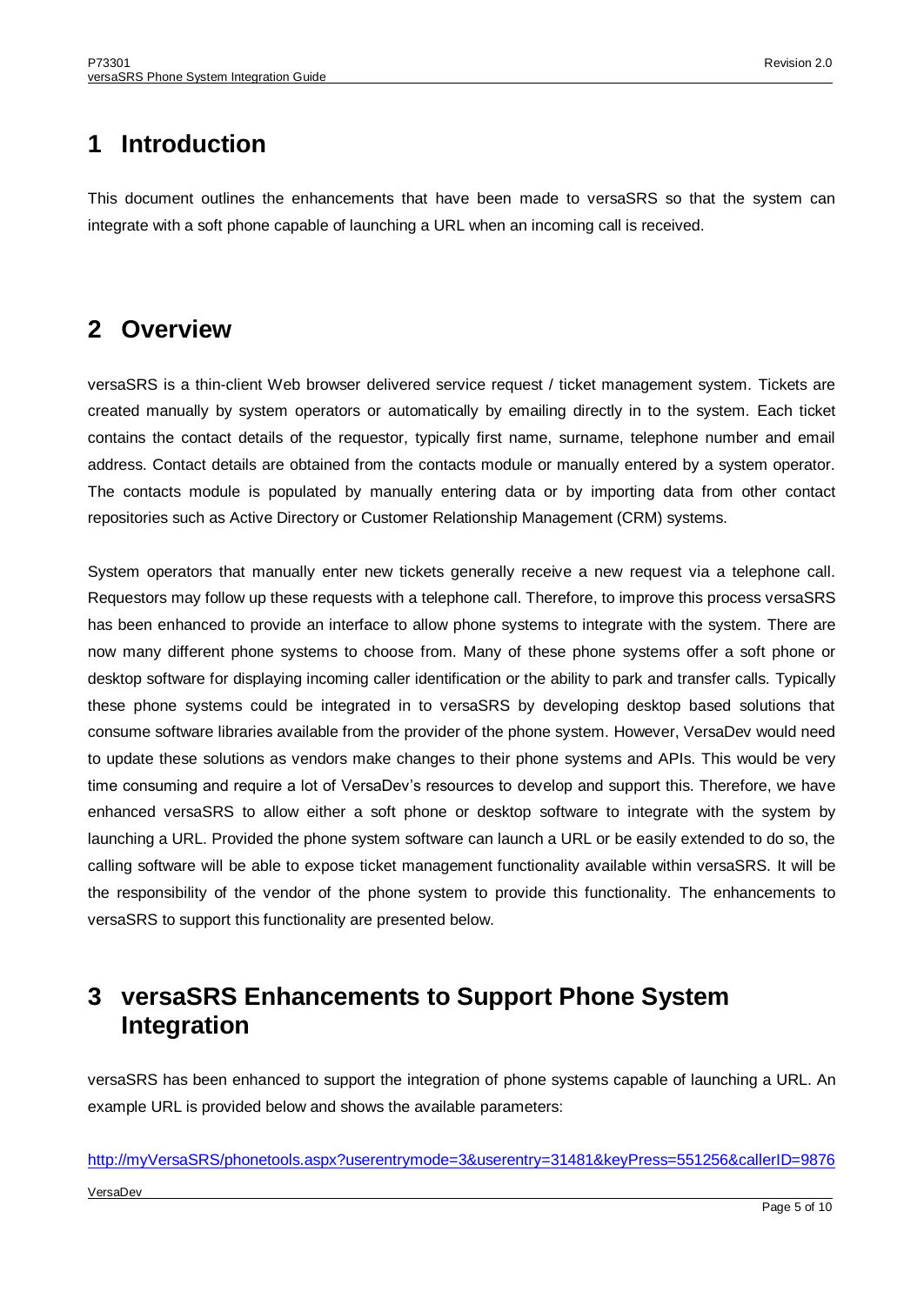| <b>Parameter</b> | <b>Description</b>                                                          |
|------------------|-----------------------------------------------------------------------------|
| userentrymode    | Integer value defining how the ticket contact details are to be determined. |
|                  | Value $= 1$ - perform contact lookup based on supplied email address        |
|                  | Value $= 2$ - perform contact lookup based on supplied username             |
|                  | Value = 3 - perform contact lookup based on supplied Employee Id            |
| userentry        | Defines the data to be used to perform either a contact lookup or the       |
|                  | unique versaSRS Ticket number to be used to display an existing record to   |
|                  | the operator.                                                               |
|                  |                                                                             |
|                  | Note: when performing a contact lookup, the value passed by userentry is    |
|                  | either the requestor's email address, username or employee id. The          |
|                  | method of lookup will be governed by the value of userentrymode.            |
| keyPress         | String value – unique code passed by the phone system. This is the Vector   |
|                  | Directory Number (VDN) for an Avaya Phone System. The value of              |
|                  | keyPress determines the behavior of the system. See PhoneRoutes.xml.        |
| callerID         | String value – currently not used, reserved for future development.         |

The phone system software must be configured to launch the required URL and pass the appropriate values for each parameter.

versaSRS has been extended to include an XML file (PhoneRoutes.xml). This file determines how the information passed by the URL is processed by the system. A sample file is presented below:

```
<?xml version="1.0" encoding="utf-8" ?>
<PhoneRoutes>
   <RouteCRMBaseURL>Modules/CRM_Contacts/CRM_Search.aspx?mode=1</RouteCRMBaseURL>
   <RouteKeyPressRejectLength>7</RouteKeyPressRejectLength>
   <RouteContactQueries>
     <RouteContactQuery1></RouteContactQuery1>
     <RouteContactQuery2></RouteContactQuery2>
     <RouteContactQuery3>SELECT CID AS ContactID, Company AS CField1, FirstName 
AS CField2, Surname AS CField3, BEmail AS CField4, BPhone AS CField5, BDivision 
AS CField6, BDepartment AS CField7 FROM tbl_Contacts WHERE CID = 
[CONTACTLOOKUPKEY]</RouteContactQuery3>
   </RouteContactQueries>
   <Routes>
     <item>
      <key>34</key>
      <template>10</template>
       <userentrytype>2</userentrytype>
      <showcontacts>1</showcontacts>
       <showkbkeysets>0</showkbkeysets>
       <nocall>0</nocall>
    \langleitem>
     <item>
```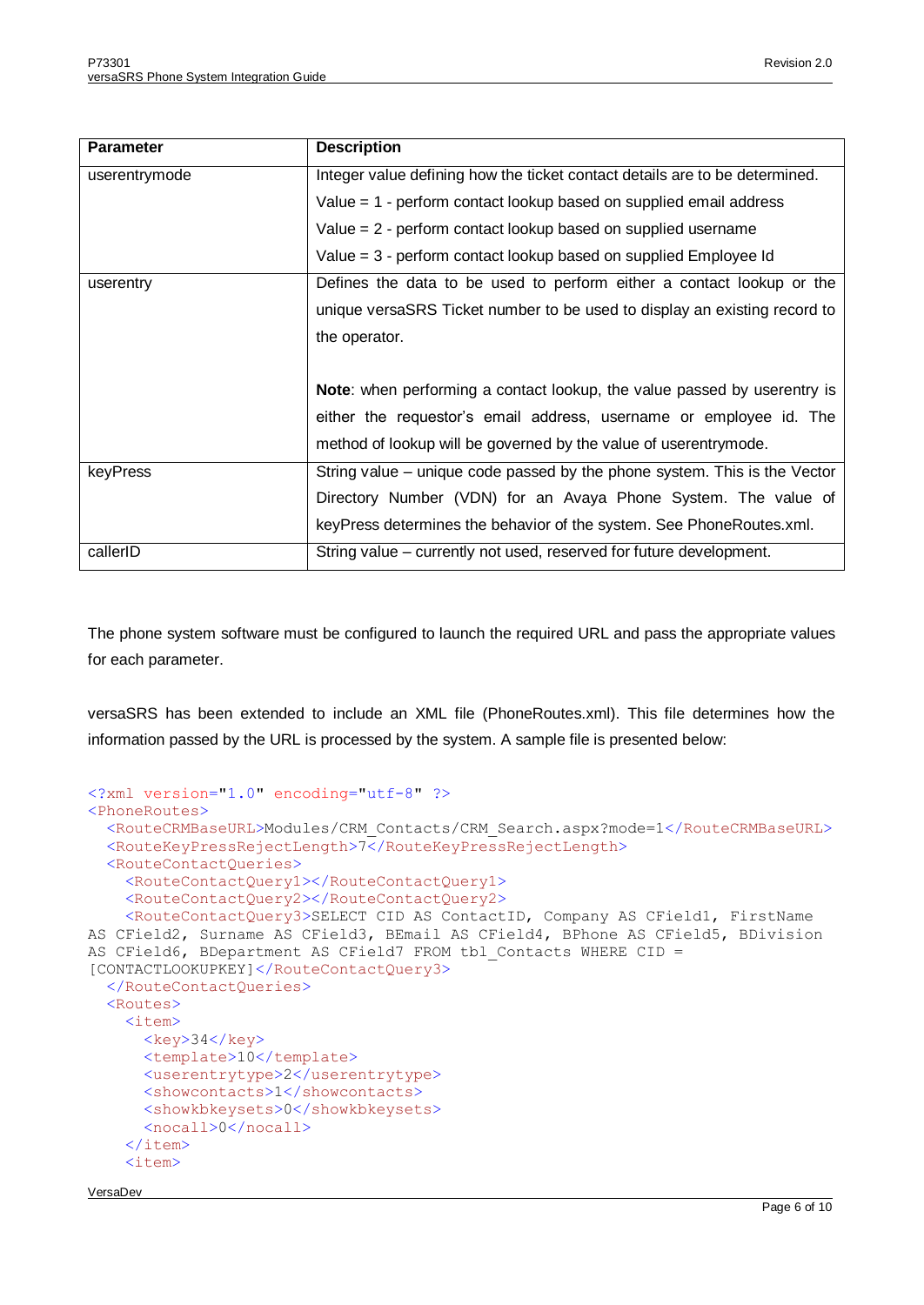```
<key>56</key>
      <template>15</template>
       <userentrytype>2</userentrytype>
      <showcontacts>1</showcontacts>
      <showkbkeysets>1</showkbkeysets>
       <nocall>0</nocall>
    \langleitem\rangle <item>
      <key>84</key>
      <template>13</template>
       <userentrytype>2</userentrytype>
      <showcontacts>1</showcontacts>
       <showkbkeysets>0</showkbkeysets>
       <nocall>0</nocall>
     </item>
     <item>
       <key>09</key>
      <template>0</template>
       <userentrytype>2</userentrytype>
      <showcontacts>1</showcontacts>
       <showkbkeysets>0</showkbkeysets>
       <nocall>1</nocall>
    \langleitem\rangle </Routes>
</PhoneRoutes>
```
Each of the key nodes in the XML document is described below:

| <b>Node</b>               | <b>Description</b>                                                             |
|---------------------------|--------------------------------------------------------------------------------|
| <b>RouteCRMBaseURL</b>    | Defines the URL of the CRM / Contacts module. This allows versaSRS to          |
|                           | launch the appropriate CRM / Contacts module when a new telephone call is      |
|                           | answered.                                                                      |
| RouteKeyPressRejectLength | Defines the maximum number of characters - 1 that can be received for the      |
|                           | parameter keyPress before the system will reject the request. When this        |
|                           | occurs the Web browser window that was launched is closed. When this           |
|                           | occurs the phone route request is not logged.                                  |
| RouteContactQuery1        | Defines the SQL Contact Lookup Query to be used when userentrymode $= 1$       |
| RouteContactQuery2        | Defines the SQL Contact Lookup Query to be used when userentrymode $= 2$       |
| RouteContactQuery3        | Defines the SQL Contact Lookup Query to be used when userentrymode $=$ 3       |
| Item                      | Defines the start of a phone route                                             |
| key                       | A unqiue value that corresponds to the keyPress passed by the phone            |
|                           | system                                                                         |
| template                  | The versaSRS Call template id. This template will be applied if the phone      |
|                           | route defines the creation of a new Call, governed by userentrytype.           |
| userentrytype             | userentrytype = $1 -$ display an existing Call.                                |
|                           | userentrytype $= 2$ - create a new Call based on a Call template.              |
|                           |                                                                                |
|                           | <b>Note:</b> when userentrytype = 1, the application assumes that the value of |
| VersaDev                  |                                                                                |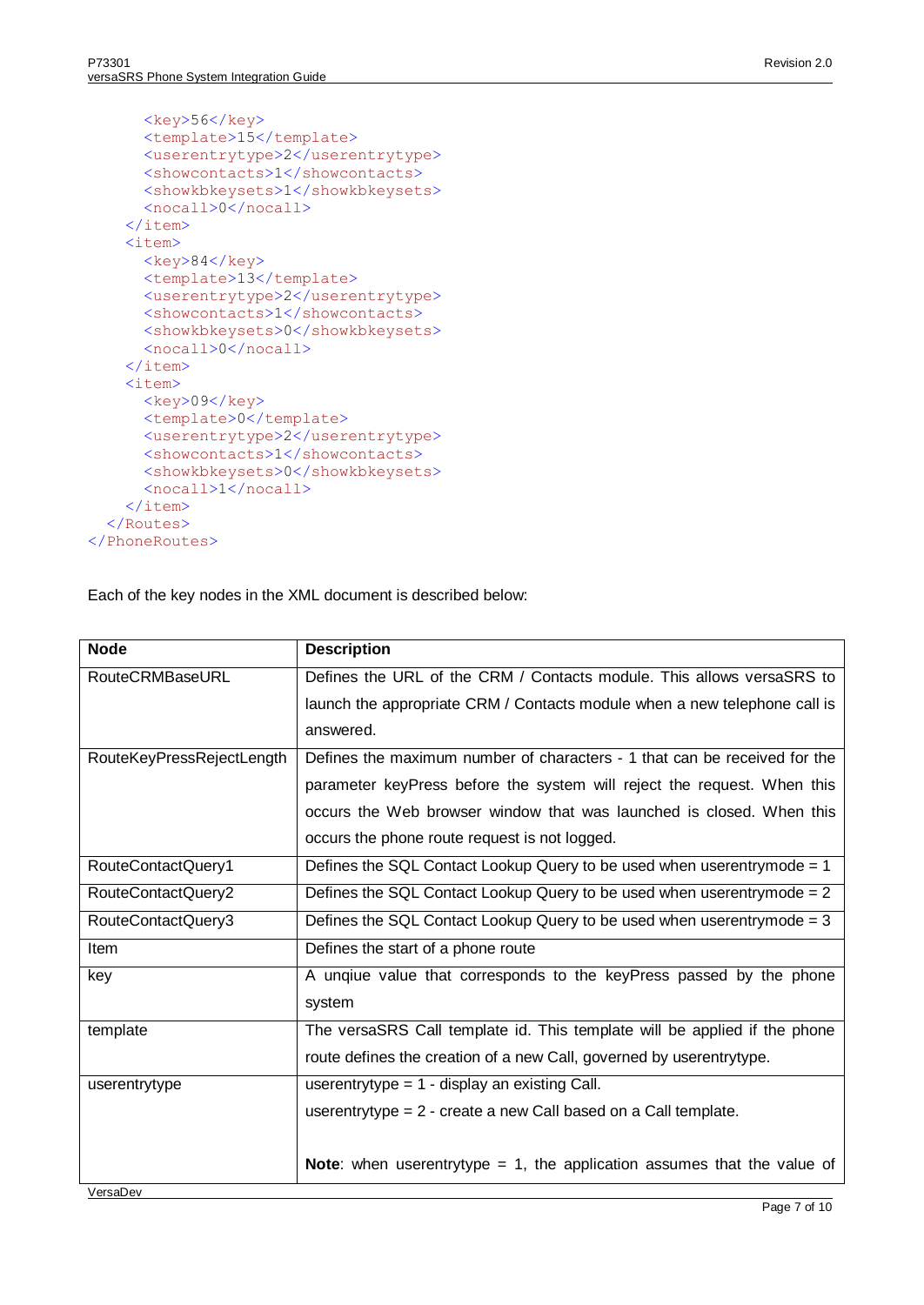|               | userentry is an existing versaSRS Ticket number.                                    |
|---------------|-------------------------------------------------------------------------------------|
| showcontacts  | showcontacts = $0 -$ do not display the CRM / Contacts module.                      |
|               | showcontacts = $1 -$ display the CRM / Contacts module.                             |
|               |                                                                                     |
|               | <b>Note:</b> the CRM / Contacts module will default to display the contact details  |
|               | defined by the value passed by userentry.                                           |
| showkbkeysets | showkbkeysets = $0 -$ do not display the Knowledge Base Queue Key Set               |
|               | module.                                                                             |
|               | showkbkeysets $= 1 -$ display the Knowledge Base Queue Key Set module.              |
|               |                                                                                     |
|               | Note: the Queue, Key 1, Key 2 and Key 3 values of the Call will be passed to        |
|               | this module and a list of Knowledge Base articles returned based on these           |
|               | values.                                                                             |
| Nocall        | $p_{\text{nocall}} = 0$ (default) – display versaSRS Call management window (new or |
|               | existing Call).                                                                     |
|               | $p_{\text{no}}$ = 1 – do not display the versaSRS Call management window.           |

#### **Example Contact Lookup SQL Query**

SELECT CID AS ContactID, Company AS CField1, FirstName AS CField2, Surname AS CField3, BEmail AS CField4, BPhone AS CField5, BDivision AS CField6, BDepartment AS CField7 FROM tbl\_Contacts WHERE CID = [CONTACTLOOKUPKEY]

where CField1 ... CField10 map to the contact fields of the Primary Requestor. Note: the query does not need to return all 10 fields.

In the Query above [CONTACTLOOKUPKEY] is replaced with the value defined by *userentry*.

The query may also return the following values defined by the parameters: CompanyID, ContactID, CompanyIDGUID and ContactIDGUID. If the fields are available in the query their values are returned and are recorded against tbl\_Calls.CompanyID, tbl\_Calls.ContactID, tbl\_Calls.CompanyIDGUID and tbl\_Calls.ContactIDGUID respectively. This allows integration with standard versaSRS contacts and versaCRM contacts or any other contact data.

For example, a query could be constructed to return versaCRM contact data based on a unique customer PIN number stored against their contact record.

**IMPORTANT**: The primary requestor contact details defined within the Call template have priority over the requestor's contact details. Therefore, these template fields should remain empty if you wish to populate the Call with the requestor's contact details.

#### **Special Feature**

Some phone systems prefix the value passed as *userentry* with zeros. versaSRS has been designed to remove these leading zeros.

VersaDev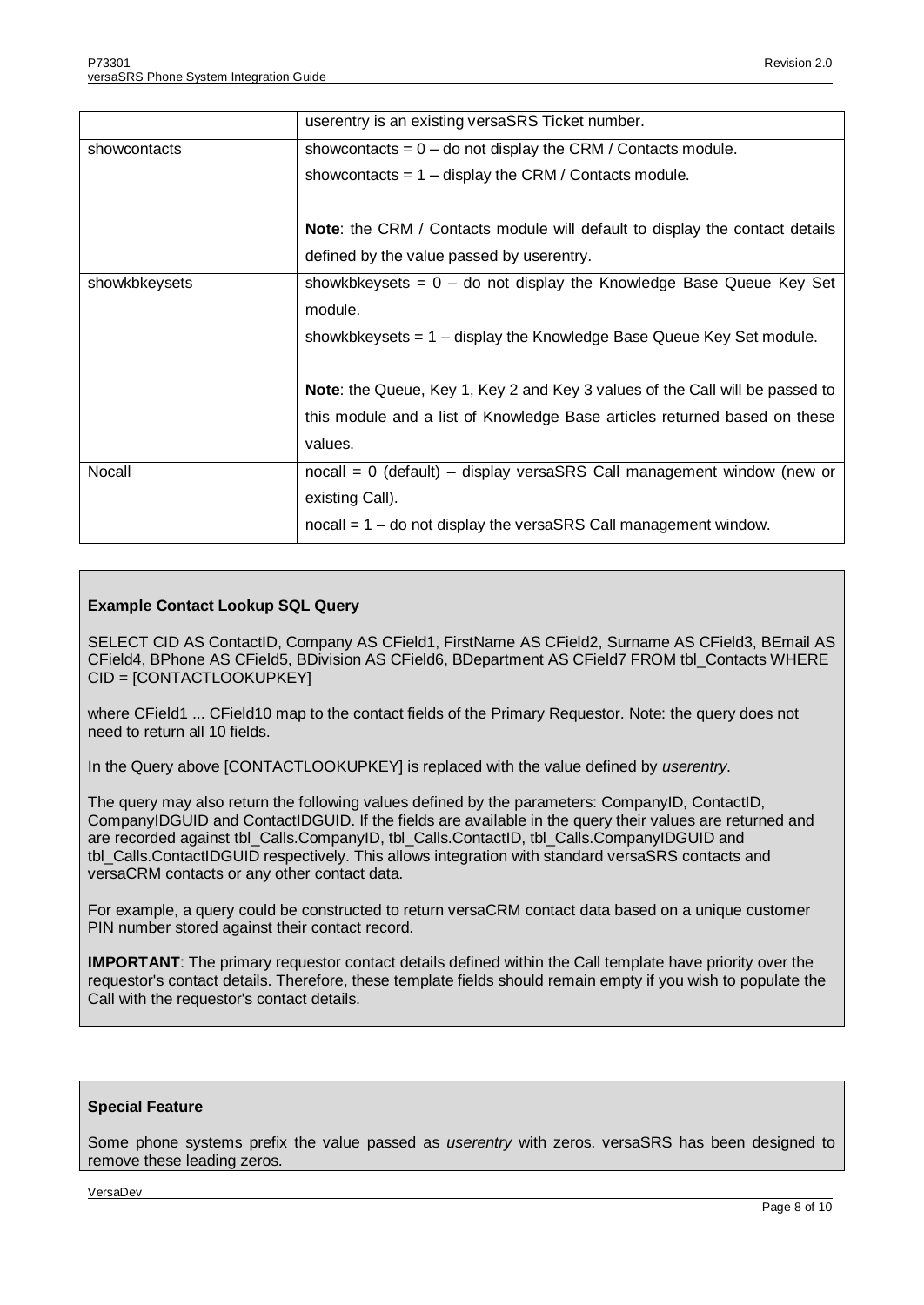**Example**: 004512 is converted to 4512 before processing

#### **VERY IMPORTANT**

Some phone systems append # character(s) to the value passed as *userentry*. The # character is interpreted by the Web browser as a request to jump to a reference within a Web page. Furthermore, if this parameter is followed by other parameters and values they will be truncated. It is not possible to intercept this condition and modify the URL since the Web browser causes this behavior before the server-side code can perform any processing. The only solution is to make sure that the *userentry* parameter / value is passed at the end of the URL.

#### **Example**:

[http://myVersaSRS/phonetools.aspx?userentrymode=3&keyPress=551256&callerID=9876&userentry=31481#](http://myversasrs/phonetools.aspx?userentrymode=3&keyPress=551256&callerID=9876&userentry=31481)

## <span id="page-8-0"></span>*3.1 Request To Open An Invalid Call*

In the event that the Caller has requested a Call that does not exist, the Operator will be presented with a single window displaying the message:

*The Call XXX does not exist.*

where XXX is the ticket / Call number requested by the Caller

## <span id="page-8-1"></span>*3.2 Request To Open A Call Locked By Another Operator*

In the event that the Caller has requested an existing Call that is currently locked by another Operator, the Operator for the Caller will be presented with a single window displaying the message:

*Call XXX is currently locked by YYY.*

where XXX is the ticket / Call number requested by the Caller and YYY is the name of the Operator that has locked the Call.